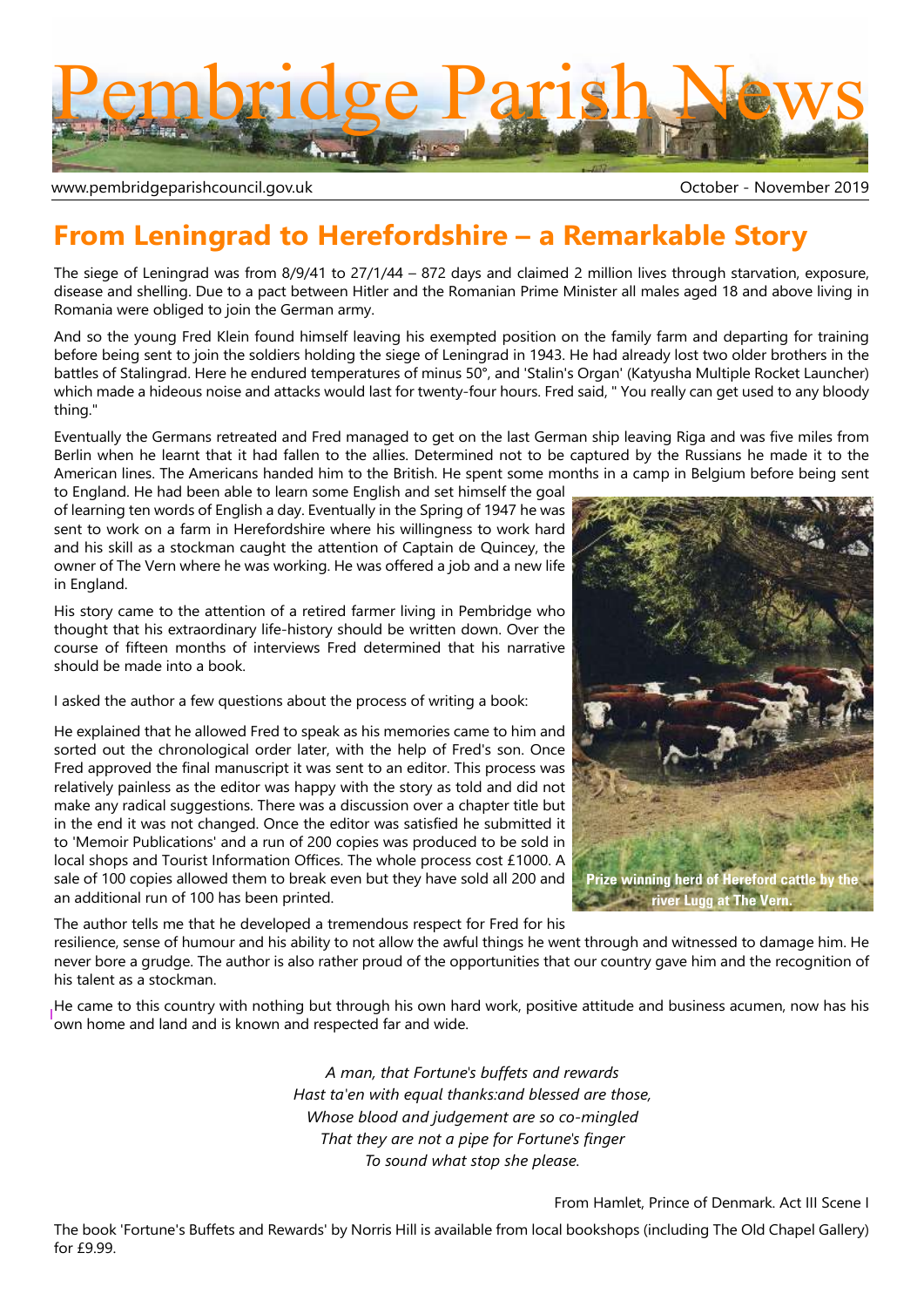# **Diary**

#### **October**

9th – WI -An evening of Paper craft \* *Wed, Village Hall, 7 pm* 19th – PGNS Coffee Morning – All Welcome  *Sat, 10.30 – 12 Village Hall* 19th – Pembridge Harvest Supper - £10 (inc 2-course meal) \*  *Sat, 7.30 pm Village Hall*

#### **November**

13th – WI – AGM and planning for 2020 *Wed, Village Hall, 7 pm \** 16th – PGNS Coffee Morning – All Welcome  *Sat, 10.30 – 12 Village Hall*

23rd – Woodcock Fayre – see poster

See The Arrowvale Messenger for details

**WI** Meets every month on the 2nd Wednesday. Contact Marguerite Fothergill 01544 388279



# Fayre Saturday, 23rd November

## 10.00am to 4.00pm

Pembridge Church

Shop early for your Christmas gifts

Art, Photography, Pottery, Scarves/Gloves, Jewellery, Badges, Homemade gifts, Slate Garden Products, Homemade Cards and Christmas Decorations. Floral Gifts/Decorations and more!

Cakes and Preserves, Quality Bric a Brac,

Bottle Tombola, Christmas/Crafts and Raffle.

Tea/Coffee with Cake/Biscuits Lunches of Homemade Soup and Bread

Proceeds to Pembridge Church



#### **Have you made your will yet?**

You might have put it off as something that you can do tomorrow but never got round to. Here is your chance to put that right.

Every other year The Royal National College for the Blind holds a will-writing fortnight. This year it will take place with the generous support of both Harrison Clark Rickerby Solicitors and Mortimers Solicitors. You can make a single will or, for a couple, mirror wills.

The solicitors are kindly contributing their time by waiving their will-writing fee, giving you the opportunity to donate to the College. The suggested donation is £100 for a single will and £175 for straightforward mirror wills. If your will is more complicated, additional charges may apply. The dates are from the 7th October to the 18th October. Please contact the solicitors directly to register your interest and arrange an appointment.

Harrison Clark Rickerby – Lucy Willmett 01432 349 670 lwillmett@hcrlaw.com Mortimers Solicitors – Leanne Spencer 01432 355 572

## **Pembridge Village Hall Bookings**

Please contact Lizzie Sharpe 01544 388488 for any enquiries

### **PEMBRIDGE FILM NIGHTS**

The new Pembridge Film Nights season begins on Sunday 29th September and this time round we have twice as many films - two film nights each month! So we really need you to support this non-profit community cinema. Entrance is still just £5 per person, and the films are shown downstairs in the New Inn.

To make it easier to find out what's on and to reserve seats we now have our own website. We've already got a fair number of seat reservations for the first two so don't leave it too late! Leave a message on 01544 387571 or just pop along online to pembridgefilmnights.org.uk

#### **The autumn season is as follows:**

Sun 29 Sep 7.30pm: Fisherman's Friends (12A) Sun 13 Oct 7.30pm: White Crow (12A) Sun 27 Oct 7.30pm: The Favourite (15) Sun 10 Nov 7.30pm: Apollo 11 (U) Sun 24 Nov 7.30pm: Bohemian Rhapsody (12A) Sun 15 Dec 6.30pm: The Grinch (U)

*Richard Goddard and Geoff Hardy*

#### **PEMBRIDGE FARMERS BUYING GROUP ROYAL VISIT**

The Pembridge Buyers Group, which celebrates its 20th year, has David Curtis as one of its members. He has been land agent for the Duchy estate in Herefordshire for the past 25 years. David retires this year and arranged a special visit to Highgrove home farm and the gardens. The Prince of Wales has been a passionate advocate for organic farming for many decades and Home farm is testament to his commitment and practical application of the practice.

The farm is over 1800 acres with six employees and carries a Ayrshire dairy herd, with some Gloucester and Angus beef suckler cows, a flock of Leyn breed of sheep with many other breeds including Cotswold and Shropshire. He has a rotation of clover pastures, wheat, oats and rye selling to organic mills.

The farm pays rent of £120 per acre to the Duchy landowners and is not subsidised in any way.

Afterwards they went to the gardens at Highgrove for lunch and a two hour walk around the Prince`s seventeen acres of gardens, which were most impressive.

## **THE PEMBRIDGE PENGUINS**

At the Pembridge Fete last month there was a table full of penguins.

Twenty years ago there was a small company in the village called the Handling Partnership who did administration of national promotion campaigns and draws. One such project included the supply of penguins which was discontinued and they were left with thousands of the soft toys. Given the slight connection of the black and white village of Pembridge and penguins, they donated them to the community for fundraising.

Consequently they have appeared regularly for several years and seemed to disappear until another box was discovered –only 600 left! **(See photo on back page)**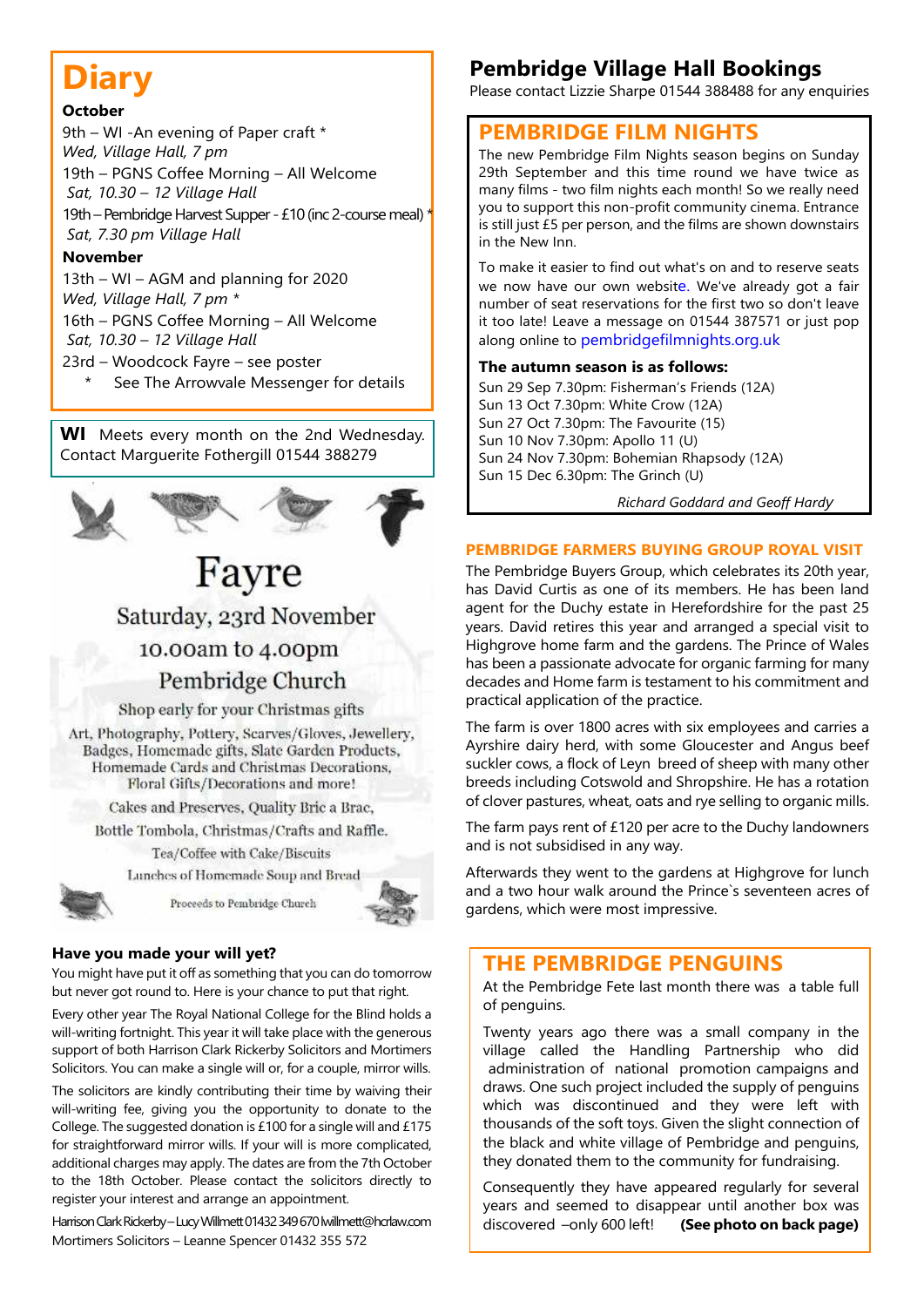# **Pembridge Parish Council**

### **From your local County Councillor Roger Phillips rjphillips@herefordshire.gov.uk**

### **Council Ten year CO2 reductions ahead of target**

I am delighted to report that the latest Greenhouse Gas Report (2018/19) shows that Herefordshire Council in the last 10 years has delivered a 43% reduction in CO2 emissions. Based on a target reduction of 40% by the year 2020, the council has exceeded this aspiration two years early and illustrated its continued commitment to tackling the Climate Emergency. This reduction of over of 11,875 tonnes of CO2 has been achieved through a number of 'invest to save' projects including: LED lighting, solar PV renewable energy generation and use, greener vehicles and wider energy efficiency projects. This policy was begun under my leadership of the local authority and I took the lead in two projects. The Heritage Archive Resource Centre to house all the county records and archives in the most sustainable "passive "design. Secondly the new Livestock market which recycles all the dirty wash via a series of reed beds, filtering the water for reuse.

#### **Hereford Bypass**

The new administration has announced it is pausing the Hereford Bypass scheme both the southern link road and the western route. I have been one of many councillors who have called in the decision. By pausing they know the project will sink down the priority lists and will achieve their object of stopping it by stealth. They should allow the work to continue and get the application to the planning committee next year. I consider the bypass is a critical part of the delivery of a transport package which will allow the promotion of a variety of active travel arrangements in a much safer and healthier environment in the city which is critical for the future economic and social wellbeing of Herefordshire.

Better news on the Lawton crossroad roundabout at Shirlheath/ Eardisland where I am working with local landowners and the council to get this project underway next year.

## **Parish Council News**

#### **Pembridge Village Green and Picnic area**

Over the summer the village green and picnic area has seen many visitors. It is a special place and enjoyed by all especially, during the summer months. It is unfortunate that this year some visitors have abused these facilities and caused damage or been a nuisance.

The Parish Council will be repairing the tables and seating where BBQs have burnt the wood and installing new signs to encourage visitors to use the public toilets.

#### **Advertising Inserts in Pembridge Parish magazine**

The Parish Council have recognised that more local business would like to advertise in the magazine. The new round of adverts will be organised in October. There are 24 advertising spaces available on a normal yearly agreement. If you are interested in advertising your business or service in the magazine next year, please contact the parish clerk clerk@pembridgeparishcouncil.gov.uk.

### **Annual Budget & Precept**

In November & December the Parish Council considers the budget and precept requirement for 2020-21 and would like your views. The proposed budget will include funding for the parish lengthsman to undertake various jobs that will no longer be done by Herefordshire Council and continuing the mowing contract. The Parish Council will continue to look at areas of the parish that need improvement including the playground, bell tower and toilet block and may need to cover higher legal fees, data protection, election and audit costs as well as development of a new website. The precept was held last year at £24000 and your comments would be welcomed. Email the Parish Clerk or come to the Parish Council meeting on 20th November. Please email clerek@pembridgeparishcouncil.gov.uk.

#### **Herefordshire Council consultations**

Herefordshire Council has several consultations running and asks residents to participate and have their say. You can find all the detail on the Hereford Council website or use the link below. Armed Forces Veterans Survey:

#### https://www.herefordshire.gov.uk/consultations/article/10123/armed\_forces\_veterans\_survey

Don't forget to report any highway, pothole or footpath issues straight onto the Herefordshire Council interactive map! If you see a pothole, the online Herefordshire Council interactive map is easy to use and allows you to view and report all defects in any area of Herefordshire. All reports are logged and updated immediately onto the council's database. If you would like to report a pothole log on to www.herefordshire.gov.uk and navigate through the transport and highways section. Or just Google Hereford pothole map. Alternatively you can now download the app!

#### **Land & Property Owners**

Please remember: Land owners it is your responsibility to ensure hedge cutting and ditch maintenance along parish highways and footpaths. Property owners should keep all overgrowth clear of pavements for clear walking access. Thank you.

#### **Next Parish Council Meeting Dates:**

Wednesday October 16th - Parish Hall 7.00pm

Wednesday November 20th - Parish Hall 7.00pm

- Consider Budget & Precept

**Food And garden Waste Collection** There was a posting on Facebook recently suggesting that if enough Pembridge residents wanted it (and signed up for it) there could be a garden waste (brown bin) collection service. Leominster is covered already so it wouldn't be too much of a stretch to come here too if there was enough support. Details here: www.greenwasteclub.co.uk/ - where there is an online form to register interest. Alternatively, email: gwc. hcc@biffa.co.uk Phone: 0800 0858 286 Nicola Chase